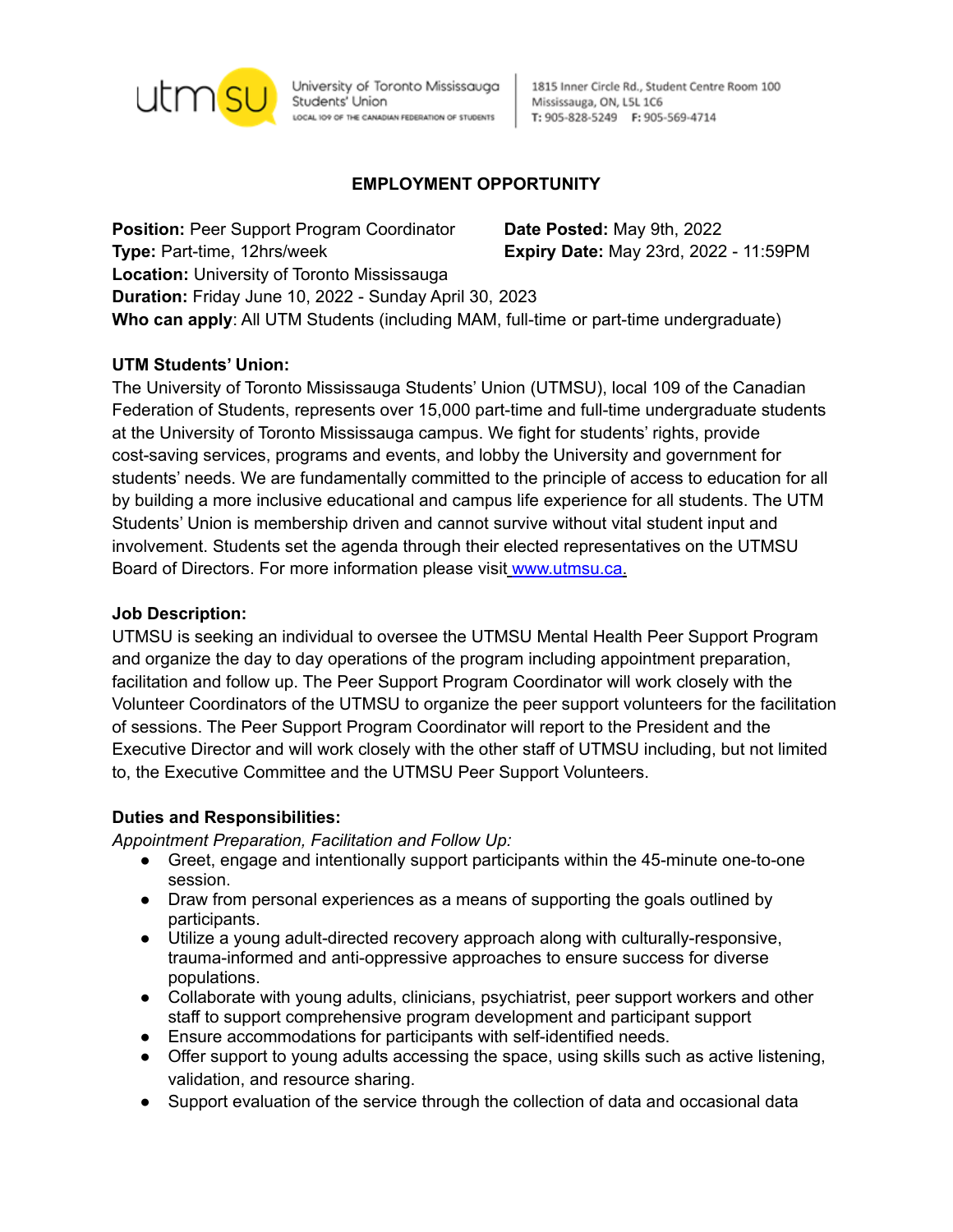

Students' Union LOCAL IO9 OF THE CANADIAN FEDERATION OF STUDENTS

entry

● Support young adults who are engaged in the service when they are experiencing distress.

# *Organizational Support:*

- Maintain required documentation using strength-based, recovery-focused language related to appointment documentation, and incident reporting in a timely manner
- Organize participant feedback for use in ongoing program development and quality improvement.
- Contribute to the development of programming with community partners, staff, young adults, and peers.
- Attend Community of Practice and Staff Meetings as required.
- Other tasks and responsibilities as assigned by the President or the Executive Director.

## **Qualifications:**

*To be considered for this position you must have:*

- An openness to drawing from personal experiences as a means of supporting volunteers and service users of the Peer Support program.
- Prior experience working with a diverse team.
- Experience with group facilitation and/or one to one support.
- Experience responding to individuals experiencing distress.
- Excellent interpersonal skills, and ability to engage and motivate others
- Strong verbal and written communication skills.
- Proficiency with social media (texting; chat) and Google Suite applications (Google Docs, Sheets, Google Slides); use of online platforms for document sharing.
- Demonstrated experience of positive participation in team or committee work.
- Demonstrated organizational skills; ability to prioritize, multi-task and meet deadlines
- Understanding of the impact of oppression and social determinants of health; demonstrated commitment to engagement of diverse communities.
- Lived experience of mental health and/or substance use challenges, as well as experiences navigating the healthcare system and/or campus resources.
- Demonstrated ability to engage in critical reflective practice and respond to feedback.
- A commitment to on-going learning.

## *In addition, the following would be considered assets:*

- Peer Support training/experience
- Knowledge of youth and young adult mental health services and recreational resources.
- Experience with group facilitation such as WRAP, Pathways, Peer Zone, GAM
- First Aid, NVCI/UMAB CPR C and ASIST training are assets
- Volunteer or paid work in a social or community service

## **Compensation:**